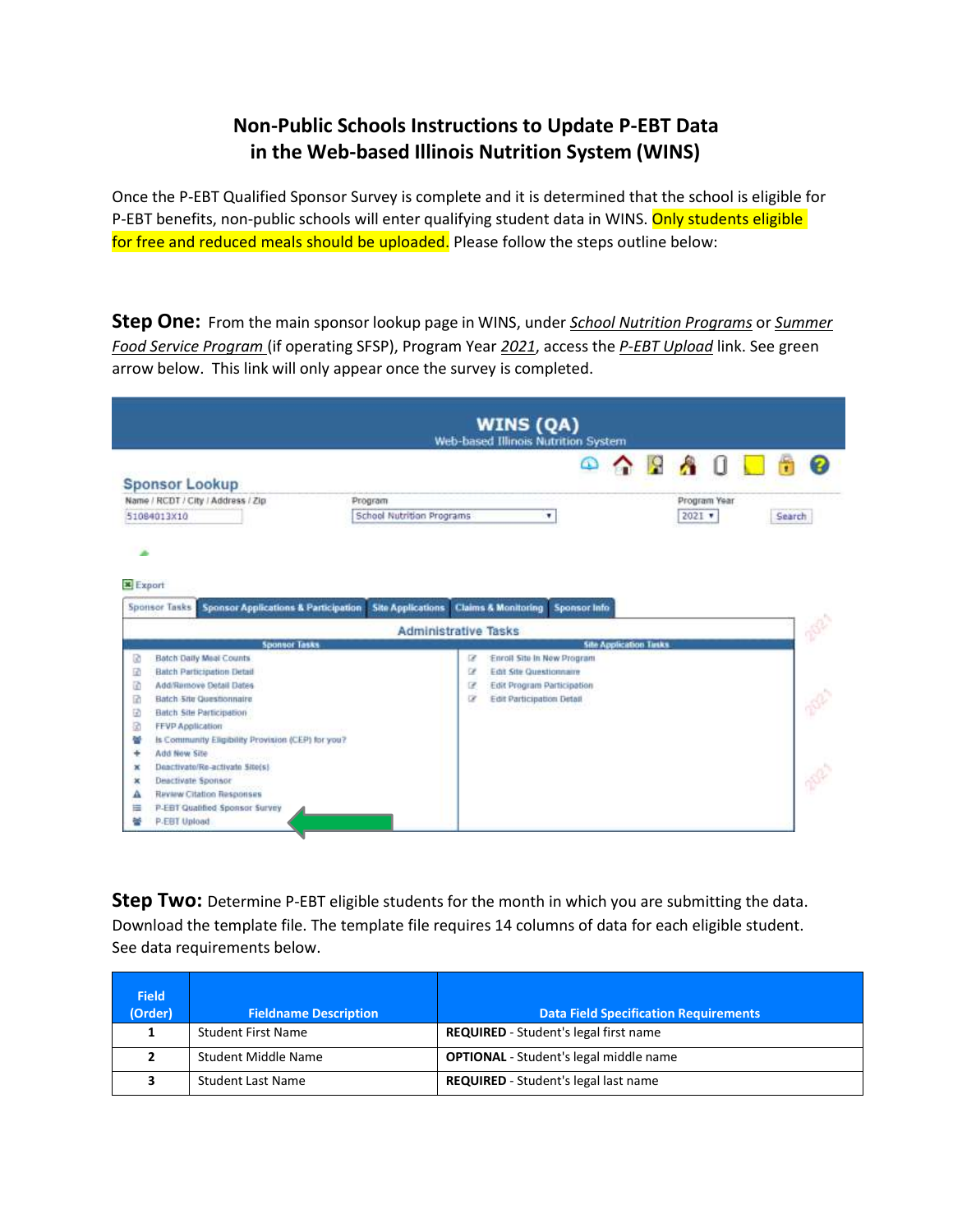| 4              | DOB (Date Of Birth)     | <b>REQUIRED - Allowable Format</b>                                             |
|----------------|-------------------------|--------------------------------------------------------------------------------|
|                |                         | MM-DD-YYYY (01-01-2010)                                                        |
|                |                         | MM/DD/YYYY (01/01/2010)                                                        |
|                |                         | MM-D-YYYY (1-1-2010)                                                           |
|                |                         | M/D/YYYY (1/1/2010)                                                            |
|                |                         |                                                                                |
| 5              | Gender                  | <b>REQUIRED</b> - Allowable values                                             |
|                |                         | M - Male                                                                       |
|                |                         | F - Female                                                                     |
|                |                         |                                                                                |
| 6              | <b>Street Address</b>   | REQUIRED - Student's mailing address                                           |
| $\overline{ }$ | <b>Street Address 2</b> | <b>OPTIONAL</b> - Additional address information (such as Apartment<br>number) |
| 8              | City                    | REQUIRED - Student's mailing address city                                      |
| 9              | State                   | <b>REQUIRED - Allowable formats: IL</b>                                        |
| 10             | Zipcode                 | REQUIRED - Student's mailing address ZIP Code                                  |
| 11             | <b>Eligible Days</b>    | REQUIRED - Must be not greater than 20days                                     |
| 12             | Site Number             | REQUIRED - WINS assigned site number                                           |
|                |                         |                                                                                |
|                |                         | Must be 5 numeric characters                                                   |
| 13             | RaceCode                | <b>OPTIONAL</b> - Allowable values                                             |
|                |                         | 11 - Hispanic or Latino                                                        |
|                |                         | 12 - American Indian or Alaska Native                                          |
|                |                         | 13 - Asian                                                                     |
|                |                         | 14 - Black of African American                                                 |
|                |                         | 15 - Native Hawaiian or Other Pacific Islander                                 |
|                |                         | 16 - White                                                                     |
|                |                         | 17 - Two or More Races                                                         |
|                |                         |                                                                                |
| 14             | LanguageCode            | <b>OPTIONAL</b> - Allowable values                                             |
|                |                         | 0 - English                                                                    |
|                |                         | 1 - Spanish                                                                    |
|                |                         |                                                                                |

## **Step Three:** Once the file **for the month is completed, save the file as a .csv.**

**Step Four:** Using the *Upload your file below* area in this P-EBT module, *Select Month.* Then select *Choose file.* Once the file name is selected for the month, click the blue *Upload.*

A message will display if the file was saved successfully with the number of records submitted and the date. If the file contains any errors, the file will not save, but the system will share line by line error messages. Update the file as necessary, resave as a .csv, and follow Step Four instructions again.